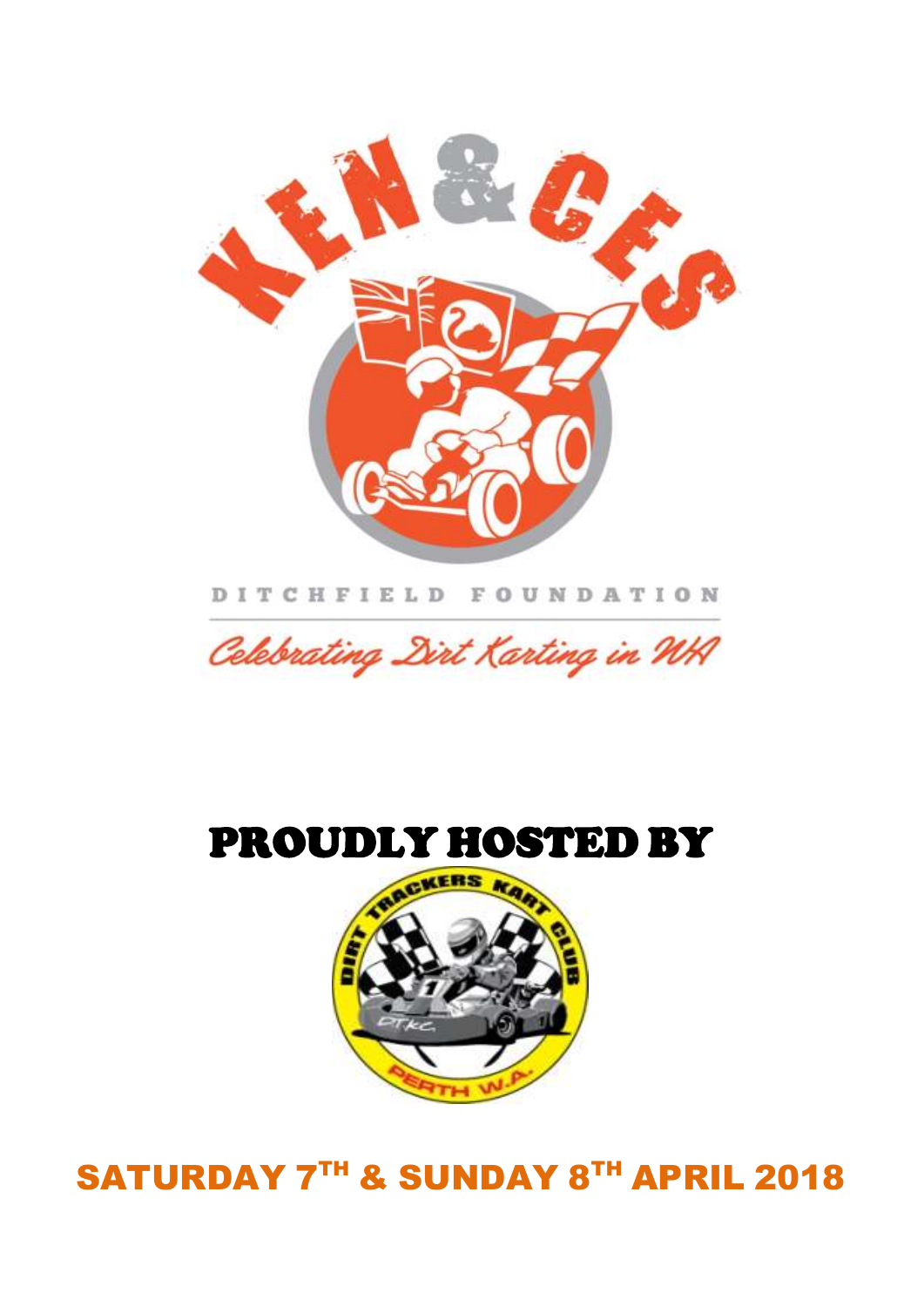### **2018 Ken & Ces Ditchfield Memorial Meeting**

**Celebrating Dirt Karting in WA!**

**LOCATION:** Dirt Trackers Kart Club 375 Boomerang Rd, Oldbury, Western Australia

### **DATE: Saturday 6TH & Sunday 7TH April 2018**

### **RACING FORMAT**

### **SATURDAY**

- **Hot Laps**
- **2-minute Time Trial Session**

*Transponders will be used for Time Trials. Classes will be split into even groups, with a maximum of 10 karts on the track during any one session. Drivers will draw for their qualifying position at the completion of Hot Laps. Allowance will be made for karts who don't record a lap time if time permits.*

- **Heat 1 - Quickest Time to the Front** 8 laps *For classes with 21 or more nominations (oversubscribed classes) Group 1 will be the odd qualifiers (i.e. 1, 3, 5 etc.) and Group 2 will be even (i.e. 2, 4, 6 etc.)*
- **Heat 2 - Reverse of Qualifying** 8 laps *For oversubscribed classes Group's 1 & 2 will remain the same, however grid positions will be quickest qualifiers to the rear.*
- **Heat 3 - Highest Points from Qualifying and 2 Heats to the Front** 8 laps *For oversubscribed classes, this will be the 20 highest point scorers from qualifying, heat 1 and heat 2.*

### **SUNDAY**

- **Lucky Dog Round – Point Scorers 7 – 26 from qualifying & heats -** 8 laps, *Highest points to front. Winner & Second placegetter will start in positions 7 & 8 in the Top 8 Dash. Third placegetter onwards in the Lucky Dog Round will start the 2018 Ken & Ces Final in 9th Position. Only top 14 finishers in the Lucky Dog Round will go through to the final.*
- **Top 8 Dash incorporating Ces's Challenge** 8 laps.

○ THE HIGHEST POINTSCORER (from qualifying, Heat 1, Heat 2 and Heat 3) can elect to either:

- 1. Draw their starting position (could end up with position 1 to 6): OR
- 2. Take up Ces's Challenge by opting to start out of position 6 in the Top 8 Dash. If you go on to win the 2018 Ken and Ces Final you will pick up a bonus \$200 in addition to the first prize set of tyres. **Any driver brave enough to take up "Ces's Challenge" will run a special #6 on their kart for the Top 8 Dash and the Final, the same number Ces ran all those years ago.**

 $\circ$  POINTSCORERS 2 TO 6 (from qualifying, Heat 1, Heat 2 and Heat 3) will random draw for starting positions 1 to 6 (or 5 depending on if the Highest Point Scorer accepts Ces's Challenge) in the dash. Starting position 7 & 8 is the first two placegetters of the Lucky Dog Race.

 $\circ$  The finishing positions in the Dash determine grid positions 1-8 for the 2018 Ken & Ces Final.

• **2018 Ken and Ces Final -** 12 laps. **Winner Takes all Final.** *Starting positions 1 to 8 will be finishing order of the Top 8 Dash. Starting positions 9 to 20 will be set by finishing orders 3rd to 14th of the Lucky Dog Race.*

An example of the format for oversubscribed classes is shown further in the prospectus.

### **POINT SYSTEM**

- 20-point system awarded for Time Trials, Heats, Lucky Dog, Top 8 Dash and Final.
- For the Lucky Dog, Top 8 Dash and Final, race placings will be based on the points of that particular race only. Point penalties for these races will be deducted from the race they were incurred and could alter the placings of that race accordingly.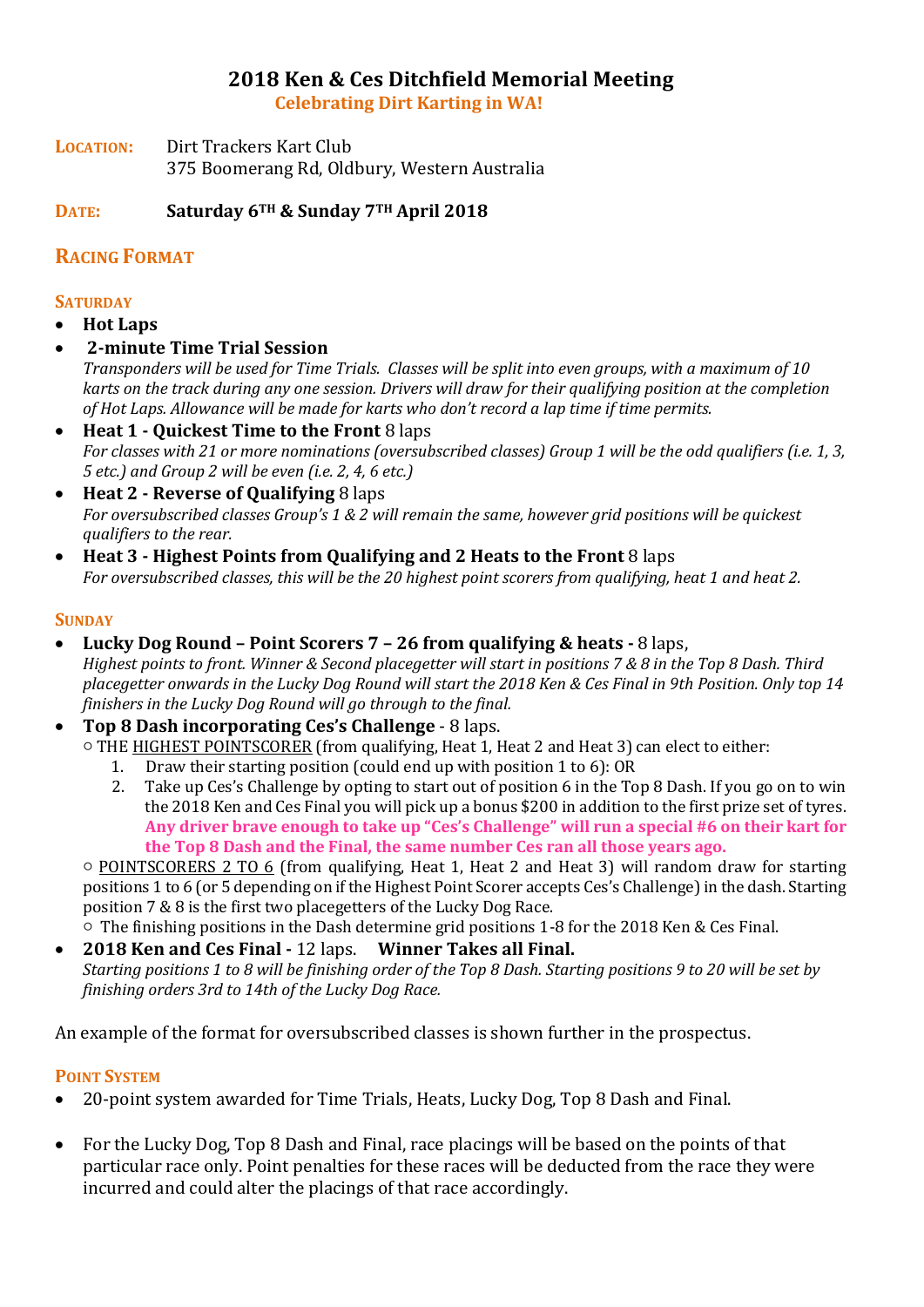### **CLASSES**

A minimum of 12 genuine nominations constitutes a class.

- **Junior Light** *Proudly sponsored by: Plus Fitness 24/7 Halls Head & Pinjarra*
- **Junior Heavy** *Proudly sponsored by: Hearth House Mandurah*
- **KT Light** *Proudly sponsored by: BoatLand Mandurah*
- **KT Medium** *Proudly sponsored by: Asteel Powdercoaters*
- **KT Heavy** *Proudly sponsored by: Domino's Spearwood*
- **125cc Light** *Proudly sponsored by: Manta Tiling*
- **125cc Heavy** *Proudly sponsored by: Uneeda Tyre & Smash*
- **100cc Open** *Proudly sponsored by: Curtis Electrical Contracting*
- **Outlaws** *Proudly sponsored by: Wheels N More*
- **Twin Engine Class** *Proudly sponsored by: Port Kennedy Tyres & More*

As the class that Ken Ditchfield Snr ran was the "Twin Engine Class" all entrants for this class must have two motors meeting the AIDKA rules for KT Twin or 200 Open. Single motor entries will not be accepted.

### SUNDAY ONLY – **Midgets & Rookies 1 & 2 (Demonstration Classes**)

*Whilst every effort will be made to give the Midget & Rookies Classes as many runs as possible we are unable to guarantee how many runs they will get*

| <b>Midgets</b> | Proudly Sponsored by: Ken & Lorette Ditchfield |
|----------------|------------------------------------------------|
| Rookies 1 & 2  | Proudly Sponsored by: Janssen Transport        |

### **RACING NUMBERS**

The number 8 was the racing number of Ken Ditchfield Snr, as a mark of respect, the number 8 for each class will be reserved for that class's defending Ken & Ces Champion. As a condition of entry, the number and colours to be run by the defending champion will be a black number 8 on an orange background. Rear plates as well as nassau decals and side pod decals will be provided for the defending champions by the organising committee.

For all other racing numbers DTKC members have the priority.

National and WA State plate holders are encouraged to run those numbers if not a defending Ken & Ces Ditchfield Memorial Meeting Champion.

### **TROPHIES**

- **1st Trophy & Set of Burris Tyres**
- **2nd Trophy & Voucher for a Kart Sandblast and Powder coat. (Proudly sponsored by Asteel Powdercoaters)**
- **3rd Trophy & Karting Products**

**PLUS…** every nomination *(excluding Midgets & Rookies)* goes into the draw for a nomination prize raffle. There are a number of huge prizes up for grabs. More details on this closer to the date so keep your eyes on the Ken & Ces Facebook Page!! ^^

**PLUS**…every nomination goes into the draw to win a "Show Bag" valued at \$80.00. Two Show Bags per class *(excluding Midgets & Rookies)* ^^

^^ *To win the raffle you must be present at the track for the raffle. Raffle will be drawn during trophy presentations at the completion of racing on Sunday 8th April 2018.*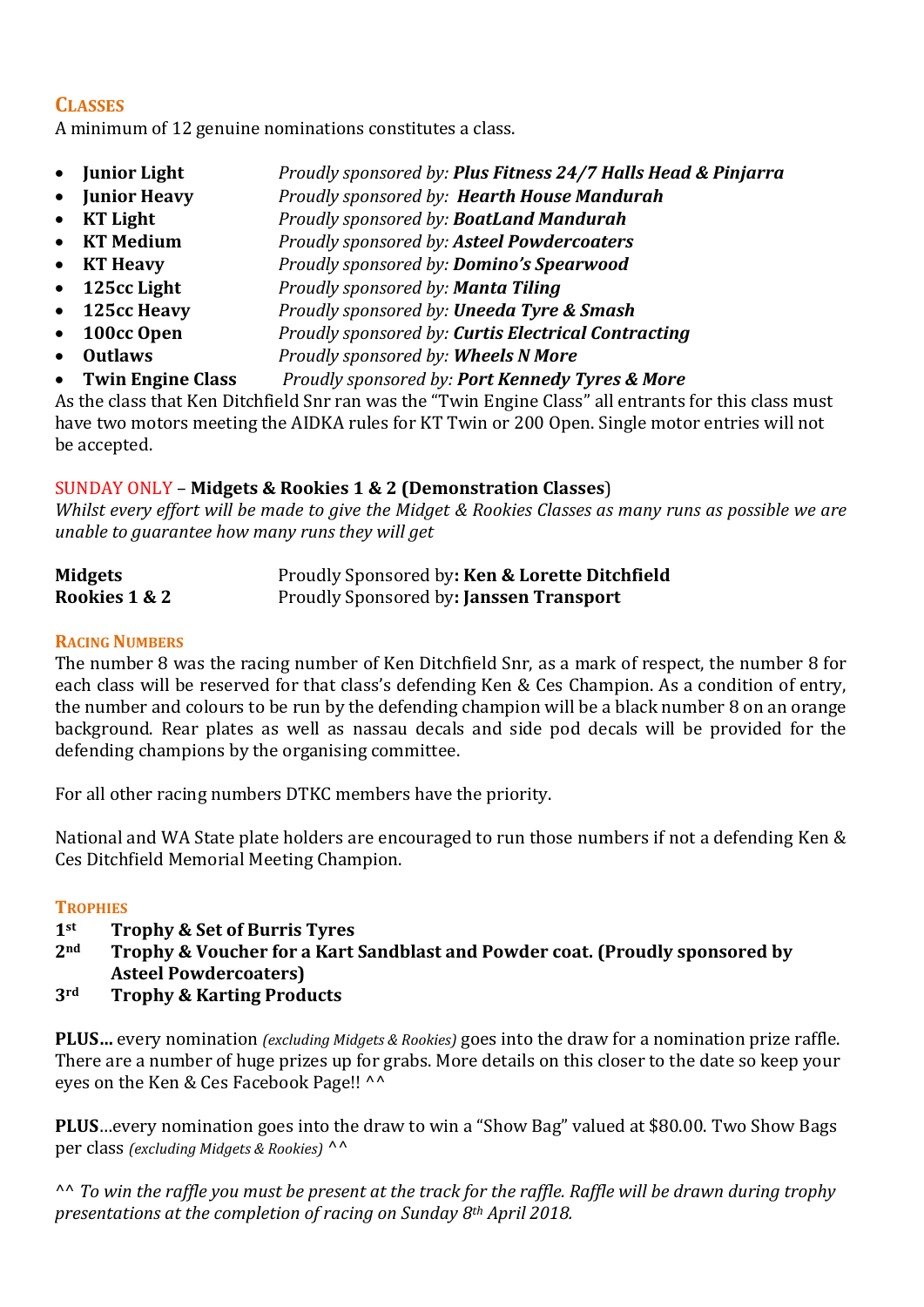### *All Midget and Rookie Drivers will receive a Participation Award.*

### **ELIGIBILITY OF ENTRANTS**

To compete in a class, you must have the appropriate license grade or higher for that class.

License upgrade (endorsed) or Probationary drivers will need 3 to be signed off (i.e. completed three meetings to the satisfaction of the stewards). Except for Midgets & Rookies.

### **ENTRY FEE**

| Seniors:       | \$85 per class                                                            |  |  |
|----------------|---------------------------------------------------------------------------|--|--|
|                | Please note that due to the great prizes and raffles on offer there is no |  |  |
|                | reduction for multiple classes                                            |  |  |
| <b>Juniors</b> | \$45                                                                      |  |  |
|                | Midgets & Rookies \$10 – please see note under classes.                   |  |  |

### **TRANSPONDERS**

### **Transponders will be used at this meeting, and EVERY DRIVER IS REQUIRED TO HAVE ONE. DTKC will have a limited number available for those drivers who do not own one.**

To reserve a loan transponder for the weekend, type LOAN in the Transponder Field on the nomination form. **The limited number of transponders will be based on the order that nominations are received**

To purchase a transponder (at a cost of \$100 each), please contact Stacey Iwanow on [secretary@dtkc.com.au](mailto:secretary@dtkc.com.au) or 0437 388 479.

Drivers will be advised how and where to mount their transponders at scrutineering.

### **NOMINATIONS & PAYMENT** Nominate online at [www.dtkc.com.au](http://www.dtkc.com.au/)

Payment through PayPal during DTKC nomination process. *Payment must be made at the time of nomination for your nomination to be successful.* 

\*\* Please do not leave your nomination to the last minute. If you have any problems nominating, please contact DTKC Nominations Secretary Jade Walton 0449 201 994 \*\*

### **NOMINATIONS CLOSE 8PM WEDNESDAY 28TH MARCH 2018**

Late nominations **will not** be accepted.

Single Event Licenses will not be accepted at this meeting.

DTKC Committee reserve the right to request a photocopy of your current license & log book/s proving qualification. Failure to provide copies when requested will result in your nomination being refused.

### **DTKC Committee reserves the right to refuse any nomination.**

### **CONFIRMATION**

Confirmation of nomination and race numbers will be on the Dirt Trackers website.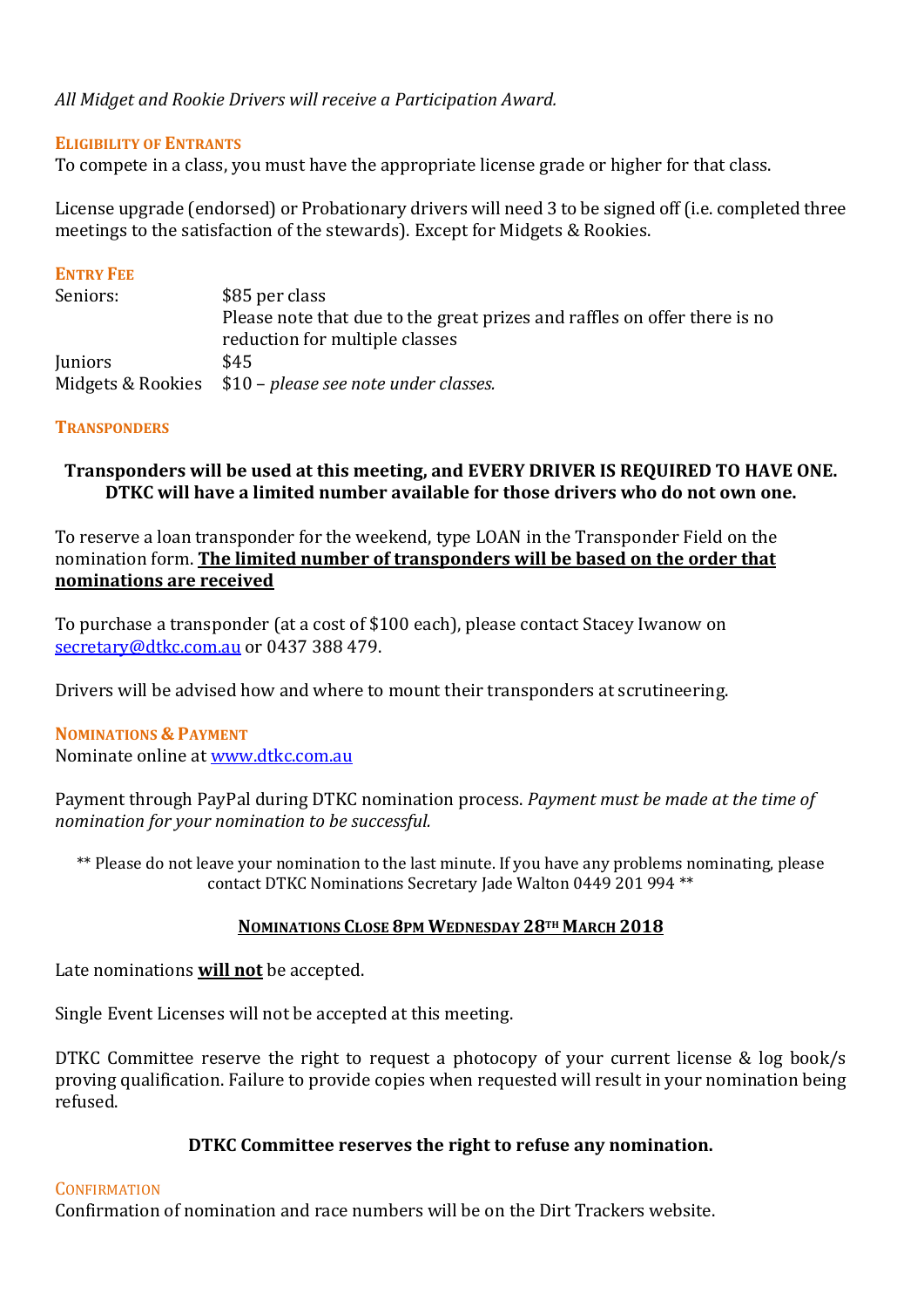**ENQUIRES:** Organising Committee Contact – Kylie Thompson Phone: 9523 1049 or 0407 714 448 [gekko771@bigpond.com](mailto:gekko771@bigpond.com)

> DTKC Secretary – Stacey Iwanow Phone: 0437 388 479 Email: [secretary@dtkc.com.au](mailto:secretary@dtkc.com.au)

### **FACILITIES**

Canteen will be available for breakfast and lunch. Bar on premises. No BYO. No alcohol permitted outside of designated area.

Dinner will be available for purchase at the completion of racing Sunday. See timetable below for more information.

### **PITS**

- Only licensed persons will be permitted entry.
- Casual pit passes **\$5 per day** available at the track for each non-AIDKA licensed person. (AIDKA does not cover for ambulance travel)
- **Fully enclosed** footwear must be worn at all times.
- **NO** smoking in pits or any hot areas, including infield. A designated smoking area is provided.

**NO** cars or trailers in pit area. Personal shade tents allowed (standard pit bay size 3x3m).

### **SECURITY AND LIGHTING TOWERS WILL BE AT THE TRACK FRIDAY AND SATURDAY NIGHT. HOWEVER, ANY EQUIPMENT LEFT AT THE TRACK OVERNIGHT IS DONE SO AT YOUR OWN RISK.**

### **DIRT TRACKERS KART CLUB ACCEPTS NO RESPONSIBILITY FOR ANY LOSS OR DAMAGE.**

### OTHER INFORMATION

- Transponders **will be** used at this meeting and is **compulsory** for every driver. If a driver is running more than 1 class, they can share the transponder between classes HOWEVER it is the driver's responsibility to ensure the transponder is on the kart before heading to the Outgrid. DTKC will have a limited number of transponders available for those drivers who do not own one.
- Engine Measuring & Fuel Testing may be conducted as per the AIDKA rule book.
- Drug & Alcohol Testing may be conducted at this meeting.
- STRICTLY No camping permitted at the track.

**STRICTLY No Entry into the DTKC Lap Scoring Tower unless you are an Authorised DTKC Lap Scorer. Any person entering the tower unauthorised will be excluded from the meeting. Drivers you are responsible for your Pit Crew at all times.**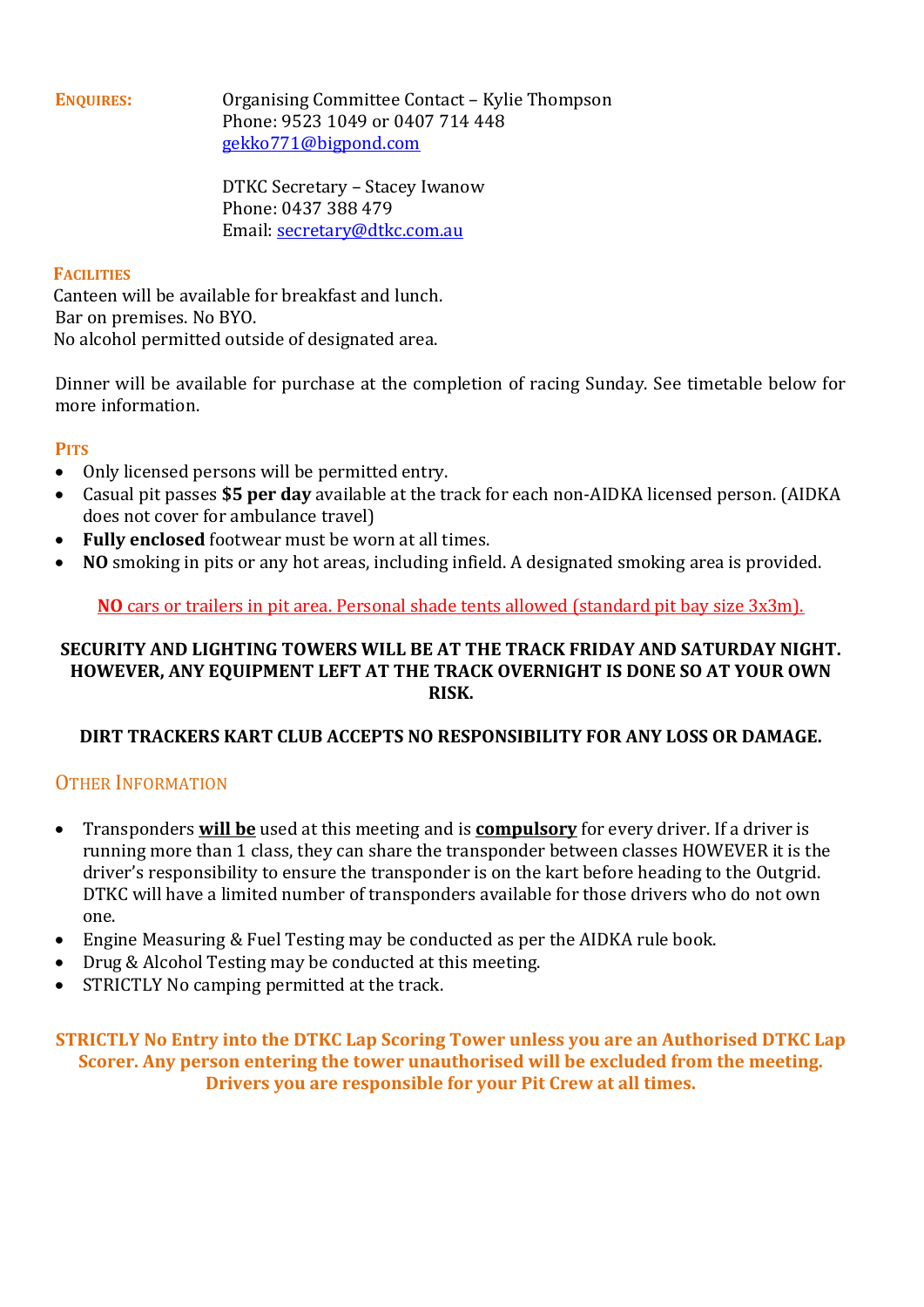# TIMETABLE

### FRIDAY 6TH APRIL 2018

### 3.00pm - 8.00pm **"PIT PARTY"** Gates opened for Trailers to be dropped off and unloaded. Music, Sausage Sizzle PLUS the Bar will be Open.

3.30pm to 7.30pm **Scrutineering and Driver/Pit Crew Registration**. *This is not compulsory however it will help us save time on Saturday morning, meaning we can get onto the track sooner.* Otherwise we will see you Saturday morning!!

### **All drivers who complete Scrutineering & Driver Registration Friday Night will go into a special prize draw. Further details to come.**

### SATURDAY 7TH APRIL 2018

| 6.00am             | Gates Open                    |
|--------------------|-------------------------------|
| From 6.30am        | <b>Breakfast Available</b>    |
| $6.30$ am – 7.45am | Scrutineering                 |
| $6.30$ am – 7.45am | Drivers/Pit crew Registration |

### **Strictly NO engine starts until AFTER Drivers Brief**

| 7.30am | Officials' Brief        |
|--------|-------------------------|
| 8.00am | <b>Opening Ceremony</b> |
|        | Driver's Brief          |

9.00am **Racing commences with Hot Laps**. *Please note that the Ballot Draw for the drivers qualifying position will be done on the Ingrid when the class returns from hot laps.* 

Racing will conclude at 5pm or when the heats are completed, whichever comes first.

### SUNDAY 8TH APRIL 2018

| 6.00am             | Gates Open                  |
|--------------------|-----------------------------|
| From 6.30am        | <b>Breakfast Available</b>  |
| $6.30$ am – 7.45am | Safety Check on the Outgrid |

### **Strictly NO engine starts until AFTER Drivers Brief**

| 8.00am | Officials' Brief                                     |
|--------|------------------------------------------------------|
| 8.15am | Driver's Brief including dash draw.                  |
|        | Who will be driver enough to accept "Ces Challenge"? |

Racing commences immediately after the dash draws!

Presentations will be held at the track at the conclusion of racing. To be eligible to win any of the prize draws the winner must be present at presentations. No exceptions.

### **BBQ DINNER WILL BE AVAILABLE FROM THE CANTEEN FROM THE START OF THE FINALS.**

Why not sit back and have a bite to eat and a cold beer before the commencement of presentations.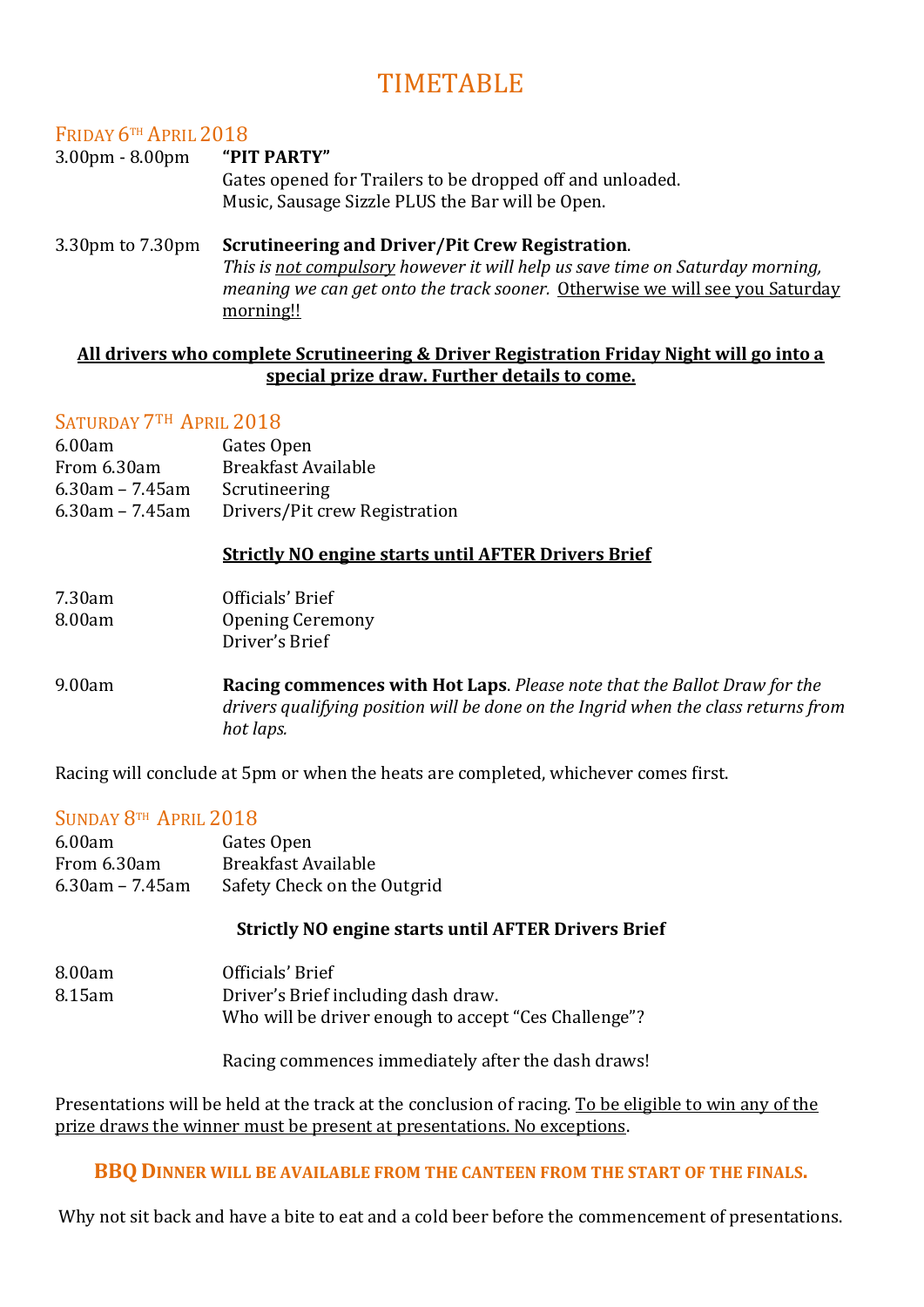### **EXAMPLE OF FORMAT**

In a field with 21 or more Nominations

| $\mathbf{1}$   |                                          |                                    | <b>DASH</b><br>(Contested                                |                                        |
|----------------|------------------------------------------|------------------------------------|----------------------------------------------------------|----------------------------------------|
| $\overline{2}$ |                                          |                                    | by 6 top                                                 |                                        |
|                |                                          |                                    | point                                                    |                                        |
| 3              |                                          |                                    | scorers                                                  |                                        |
| 4              |                                          |                                    | from<br>qualifying &                                     |                                        |
|                |                                          |                                    | 3 heats                                                  |                                        |
| 5              |                                          |                                    | AND 1st &                                                |                                        |
| 6              | Heat 1a<br>& 2a Odd<br><b>Qualifiers</b> |                                    | 2nd<br><b>Placegetters</b><br>of the Lucky<br>Dog Round) | <b>FINAL</b><br>(Contested<br>by the 8 |
| $\overline{7}$ | (i.e. 1, 3,<br>5 etc.)                   | Heat <sub>3</sub><br><b>Top 20</b> |                                                          | karts from<br>the Dash,                |
| 8              |                                          | Point                              |                                                          | and 3rd to                             |
| 9              |                                          | scorers<br>from                    |                                                          | 14th place<br>getters                  |
| 10             |                                          | Qualifying,                        | <b>Lucky Dog</b>                                         | from                                   |
| 11             |                                          | Heat 1 &<br>Heat 2                 | Round.                                                   | <b>Lucky Dog</b><br>Round.             |
| 12             |                                          |                                    | (Contested<br>by point                                   | (Maximum                               |
| 13             |                                          |                                    | scorers 7                                                | field of 20                            |
| 14             |                                          |                                    | onwards                                                  | karts)                                 |
| 15             |                                          |                                    | from<br>qualifying,                                      |                                        |
| 16             |                                          |                                    | and 3 heats.                                             |                                        |
| 17             |                                          |                                    | (To a<br>maximum                                         |                                        |
| 18             |                                          |                                    | field of 20                                              |                                        |
| 19             |                                          |                                    | karts)                                                   |                                        |
| 20             | Heat 1b                                  |                                    | Winner &                                                 |                                        |
| 21             | & 2b<br>Even (i.e.                       |                                    | <b>Second</b><br>place                                   |                                        |
| 22             | 2, 4, 6                                  |                                    | transfer to                                              |                                        |
| 23             | etc.)                                    |                                    | the Dash                                                 |                                        |
| 24             |                                          |                                    |                                                          |                                        |
| 25             |                                          |                                    |                                                          |                                        |
| 26             |                                          |                                    |                                                          |                                        |
| 27             |                                          |                                    |                                                          |                                        |
| 28             |                                          |                                    |                                                          |                                        |